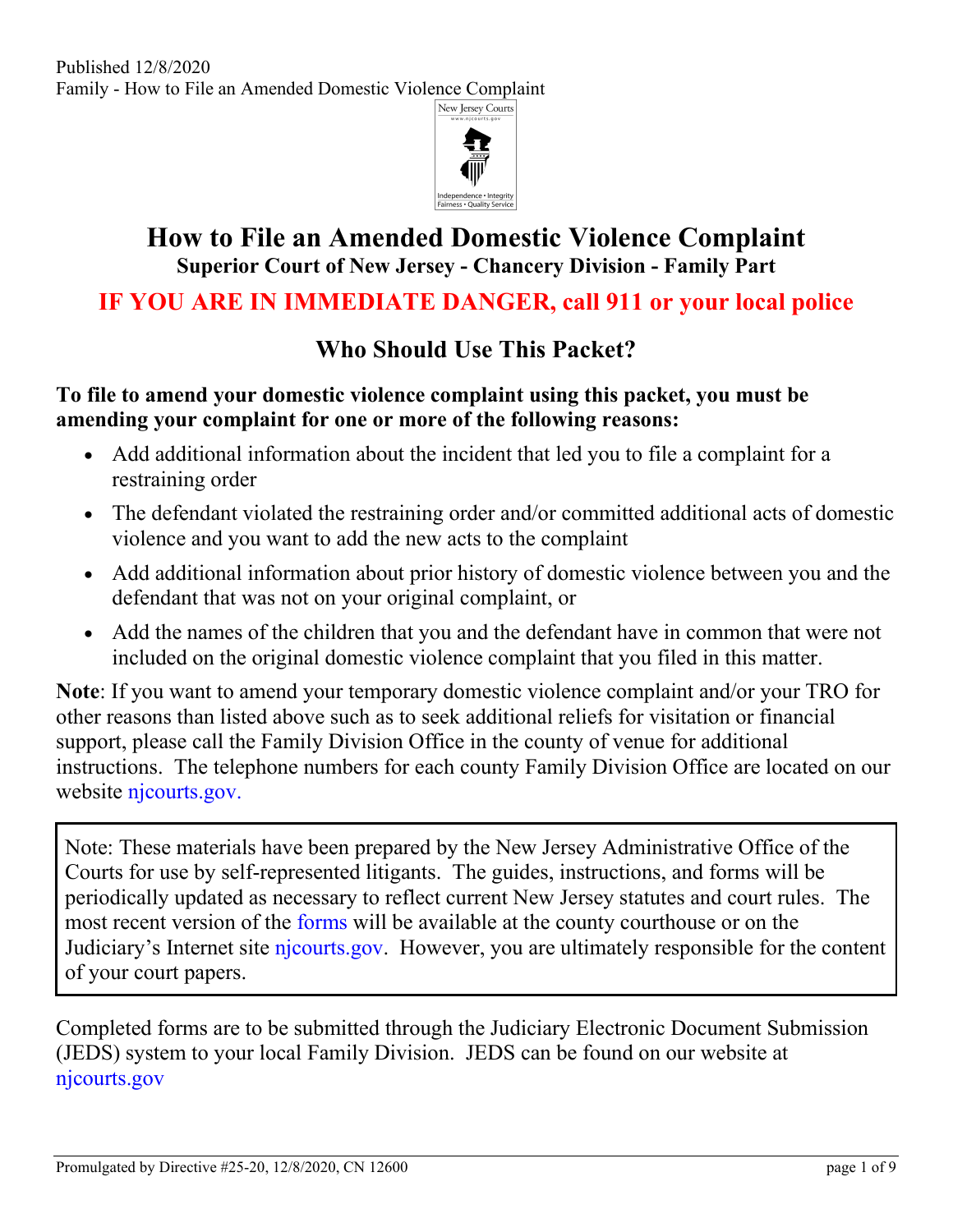### **Things to Think About Before You Try to Represent Yourself in Court**

#### **Try to Get a Lawyer**

The law, the proofs necessary to present your case, and the procedural rules governing cases in the Family Division are complex. It is recommended that you make every effort to obtain the assistance of a lawyer. If you cannot afford a lawyer, you may contact the legal services program in your county to see if you qualify for free legal services. Their telephone number can be found online under "Legal Aid" or ["Legal Services.](https://www.lsnj.org/)"

If you do not qualify for free legal services and need help in locating an attorney, you can contact the bar association in your county. Most county bar associations have a [Lawyer](http://apps.americanbar.org/legalservices/lris/directory/main.cfm?id=NJ)  [Referral Service.](http://apps.americanbar.org/legalservices/lris/directory/main.cfm?id=NJ)

The County Bar Lawyer Referral Service can supply you with the names of attorneys in your area willing to handle your particular type of case and will sometimes consult with you at a reduced fee.

There are a variety of organizations of minority lawyers throughout New Jersey, as well as organizations of lawyers who handle specialized types of cases. Ask the Family Division Office staff in your county for a list of lawyer referral services that include these organizations.

#### **What You Should Expect If You Represent Yourself**

While you have the right to represent yourself in court, you should not expect special treatment, help or attention from the court. The following is a list of some things court staff can and cannot do for you. Please read it carefully before asking court staff for help.

- We *can* explain and answer questions about how the court works.
- We *can* tell you what the requirements are to have your case considered by the court.
- We *can* give you some information from your case file.
- We *can* provide you with samples of court forms that are available.
- We *can* provide you with guidance on how to fill out forms.
- We *can* usually answer questions about court deadlines.
- We *cannot* give you legal advice. Only your lawyer can give you legal advice.
- We *cannot* give you an opinion about what will happen if you bring your case to court.
- We *cannot* recommend a lawyer, but we can provide you with the telephone number of a local lawyer referral service.
- We *cannot* talk to the judge for you about what will happen in your case.
- We *cannot* let you talk to the judge outside of court.
- We *cannot* change an order issued by a judge.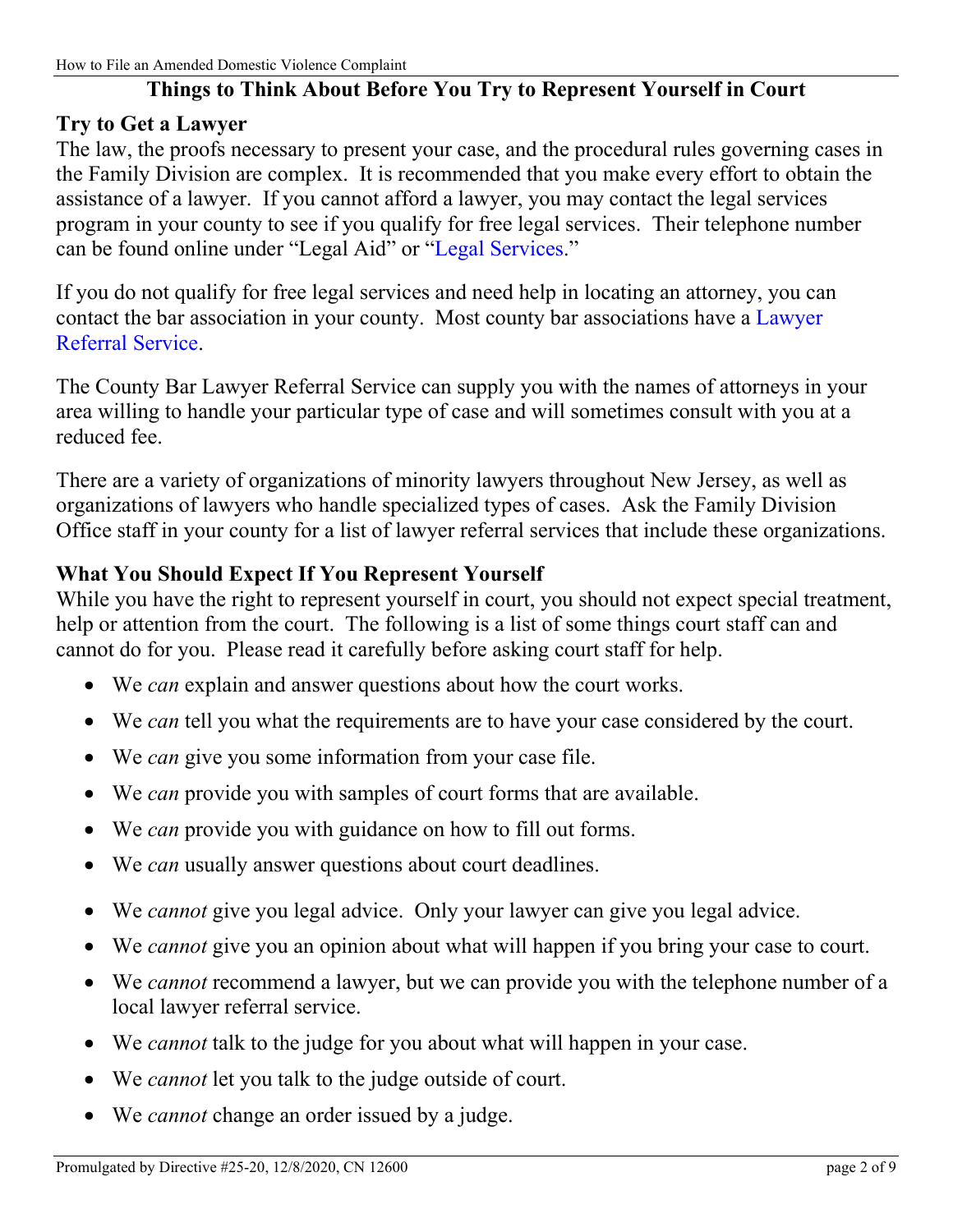## **Keep Copies of All Papers**

Make and keep copies for yourself, written agreements, Case Information Statements, and other important papers that relate to your case.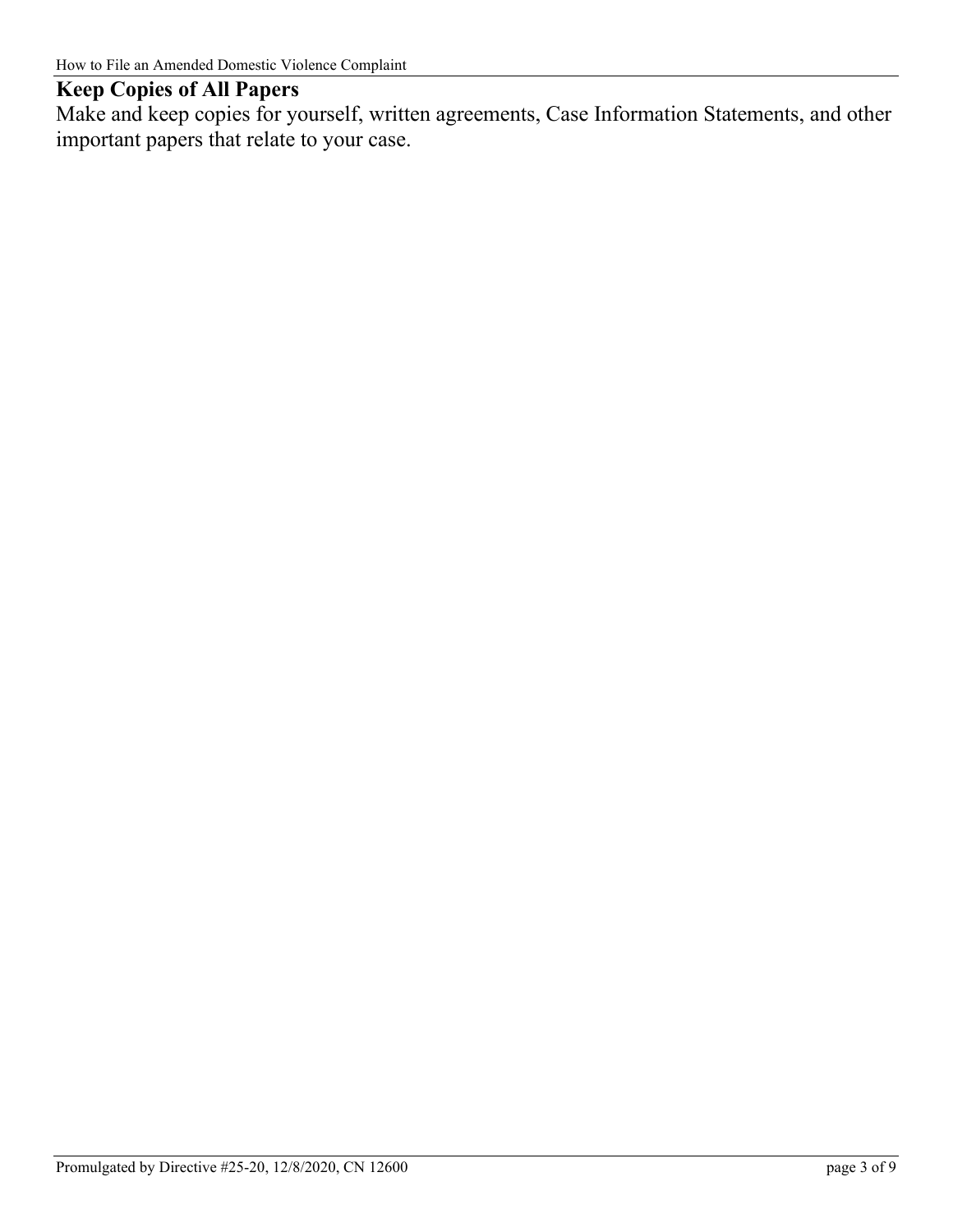# **Definitions of Court Terms Used in Domestic Violence Cases**

**Certification -** A *certification* is a written statement made to the court when you file papers with the court, swearing that the information contained in the filed papers is true subject to penalty if any statement is willfully false.

**Complaint -** A *complaint* is a formal document filed in court that starts a case. It typically includes the names of the parties and the issues you are asking the court to decide.

**Court Order -** A *court order* is the written decision issued by a court of law. For example, a child support court order sets forth how often, how much, and what kind of support is to be paid.

**Defendant** - the party sued in a civil lawsuit or the party charged with a crime in a criminal prosecution. In some types of cases (such as divorce) a defendant may be called a respondent.

**Docket Number -** The *docket number* is the identifying number assigned to every case filed in the court.

**File -** To *file* means to give the appropriate forms to the court to begin the court's consideration of your request.

**FV:** The letters the court uses to identify a Domestic Violence restraining order and a Sexual Assault Protection Order.

**Judiciary Electronic Document Submission (JEDS) system -** The *JEDS system* is an electronic filing system for self-represented litigants for submitting documents to the court. Attorneys can **only** use the JEDS system in cases **not** managed through eCourts.

**Party -** A *party* is a person, business, or governmental agency involved in a court action.

**Plaintiff** - is the party who initiates a lawsuit (also known as an action) before a court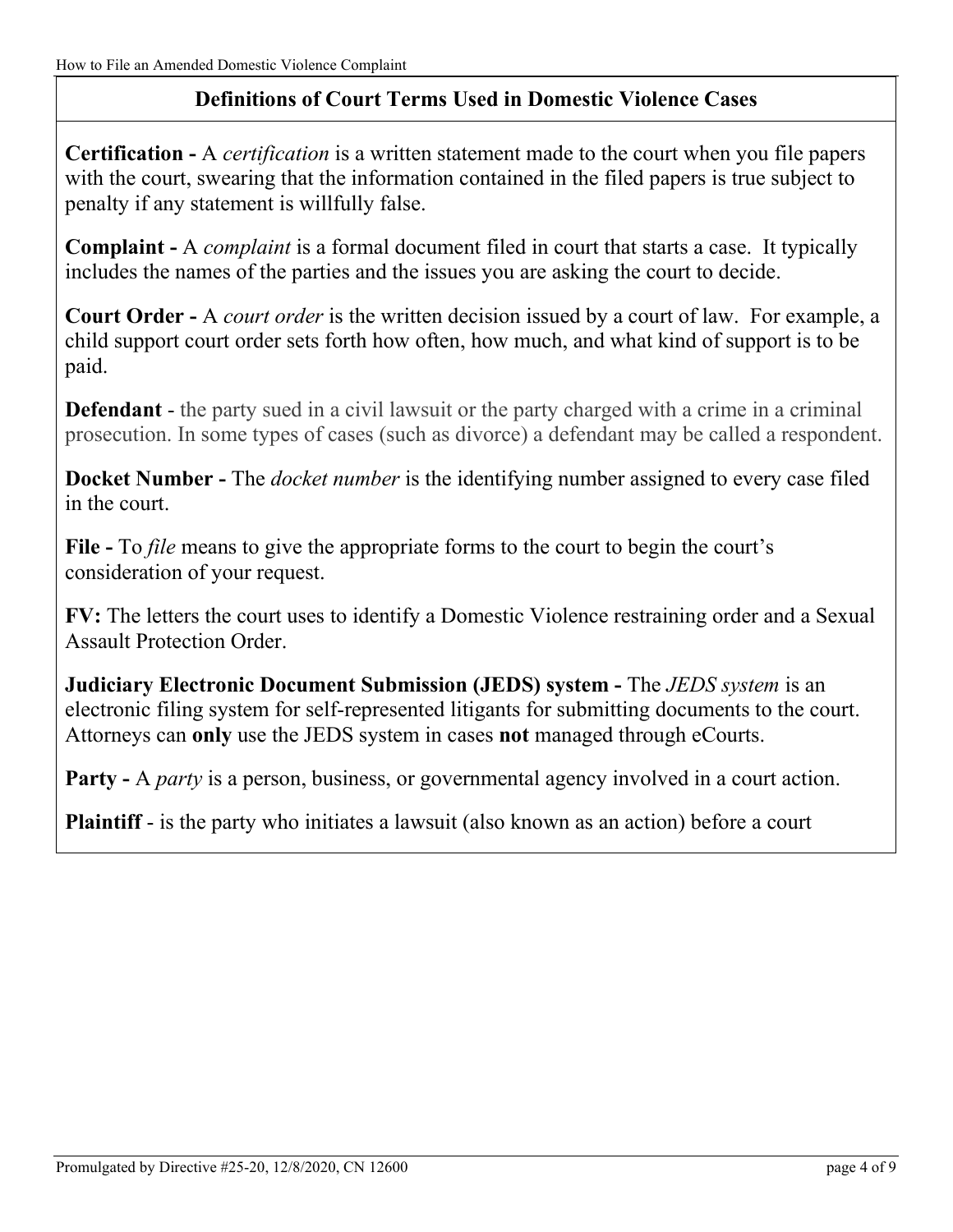The numbered steps listed below tell you what forms you will need to fill out and what to do with them. Each form should be typed or printed clearly on  $8\frac{1}{2}$  "x 11" white paper only. Forms cannot be filed on a different size or color paper. Use only the forms included in this packet. Be sure to keep a copy for your records.

#### **Steps for Filing an Application to Amend Domestic Violence Complaint**

### **STEP 1: Fill out the** *Application to Amend Domestic Violence Complaint* **(Form A)**

The *Application to Amend Domestic Violence Complaint* is a written request in which you ask the court to add additional information to the domestic violence complaint that you previously filed with the court. There are four reasons to amend your domestic violence complaint listed on the application.

If you want to amend your complaint and/or order for any other reason, please call the Family Division Office of the county in which your order was granted for additional instructions. The telephone numbers for each Family Division Office are listed on our website at [njcourts.gov.](https://www.njcourts.gov/courts/family/familyvicinage.html)

#### **STEP 2: Check your completed forms and make a copy**

Check your form and make sure it is complete. Remove all instruction sheets. Make sure you have signed and dated the form.

#### **STEP 3: Upload your completed paperwork**

Upload your completed packet to the Judiciary Electronic Document Submission (JEDS) System. Click on the following link for more information about the JEDS system (including FAQs) and how to register to use the system:<https://www.njcourts.gov/selfhelp/jeds.html> You can upload your court forms at any time through JEDS. You will receive a confirmation email from JEDS. However, Superior Court staff will only process your request during the normal business hours of 8:30 am to 3:30 pm. Family Division staff will contact you by phone or email within one hour of receipt during the normal court hours. For example, if you submitted your request at 2am, you will receive a call or an e-mail from the Family Division by 9:30am.

When selecting a county to file your paperwork, choose the county where your Temporary Restraining Order was granted.

#### **Next steps:**

Once your email is received by the Family Division, your request will be processed, and the amended complaint will be sent to both you and the Defendant.

#### **Please ensure that your contact information (telephone number, home and email address) has been updated with the Family Division Office.**

Note: These applications can only be taken at the Superior Court and are not to be accepted at Municipal Courts and/or police departments.

All courthouse addresses can be found on [njcourts.gov.](https://www.njcourts.gov/courts/index.html)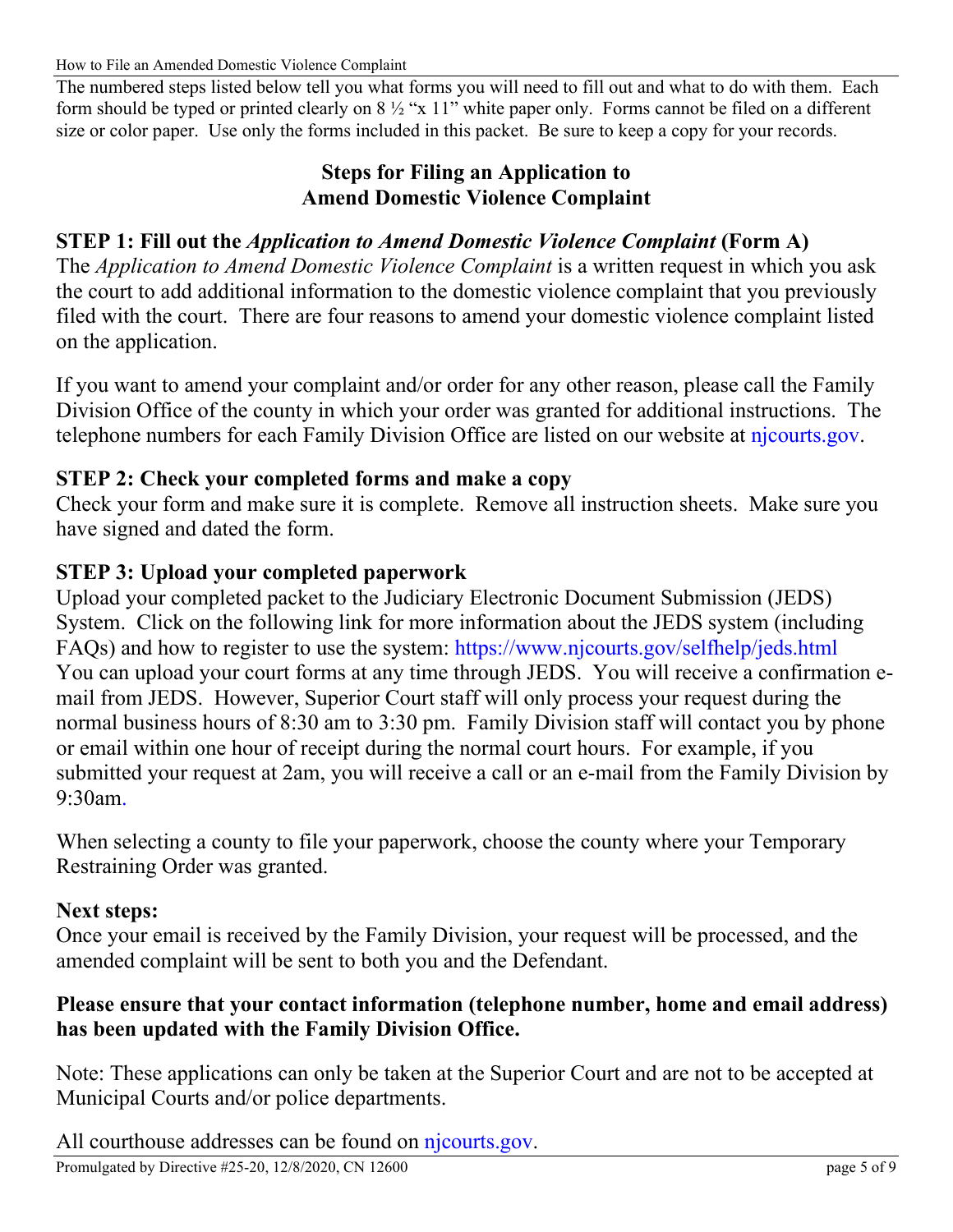### **Where to Email Your Filing:**

Self-represented litigants can submit emergent matters through the Judiciary Electronic Document System (JEDS). You can find JEDS at the Judiciary website [njcourts.gov.](https://www.njcourts.gov/selfhelp/jeds.html)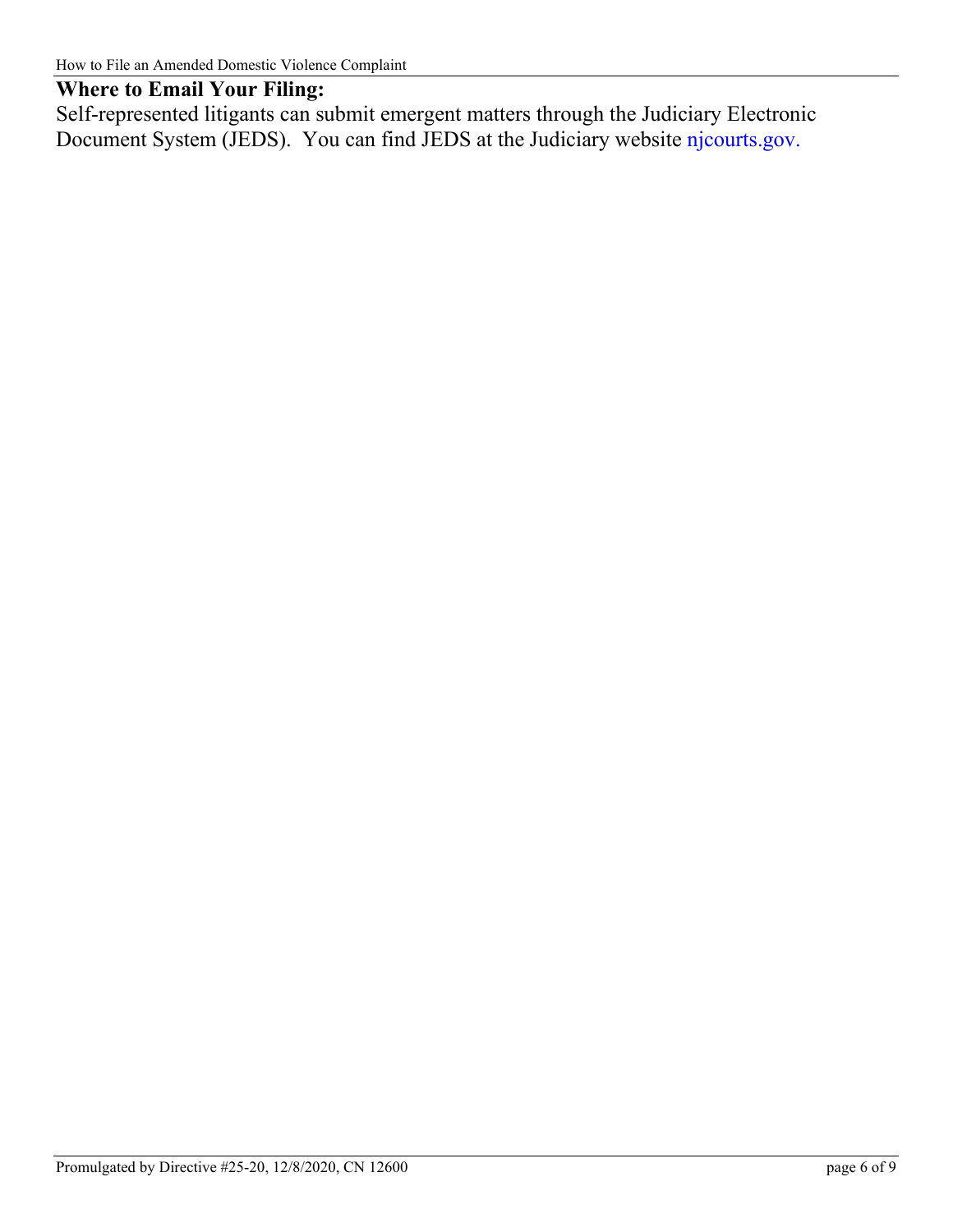# **Instructions for Completing the Application to Amend Domestic Violence Complaint Form**

- 1. Enter the names of the parties in the correct order on the *"Plaintiff"* and *"Defendant"* lines. You are the *"Plaintiff"* and the person you filed the domestic violence complaint against is the *"Defendant*.
- 2. On the right side of the form, enter the "*County*" where you are filing the application.
- 3. Enter the *Docket Number* that has been issued in your case. You can find that number on your granted Temporary Restraining order.
- 4. In the first paragraph, enter the date your temporary restraining order was granted on the line between the words *"restraining order dated* to *include"*.
- 5. For items 1, 2 and 3, select one or more of these reasons for amending your complaint. For each reason that you check, you will need to add details about what new information should be added to the complaint.

For item #4, list the information for any children you want to add to the original complaint.

**Note:** If you want to amend your complaint and/or court order for any reason other than what is listed on the form, please contact the county Family Division Office for additional instructions. The phone number for each county Family Division Office can be found on our website at [njcourts.gov.](https://www.njcourts.gov/courts/family/familyvicinage.html)

- 6. In the *Certification* section, enter your name on the line for *I* errify...
- 7. Sign and date the form.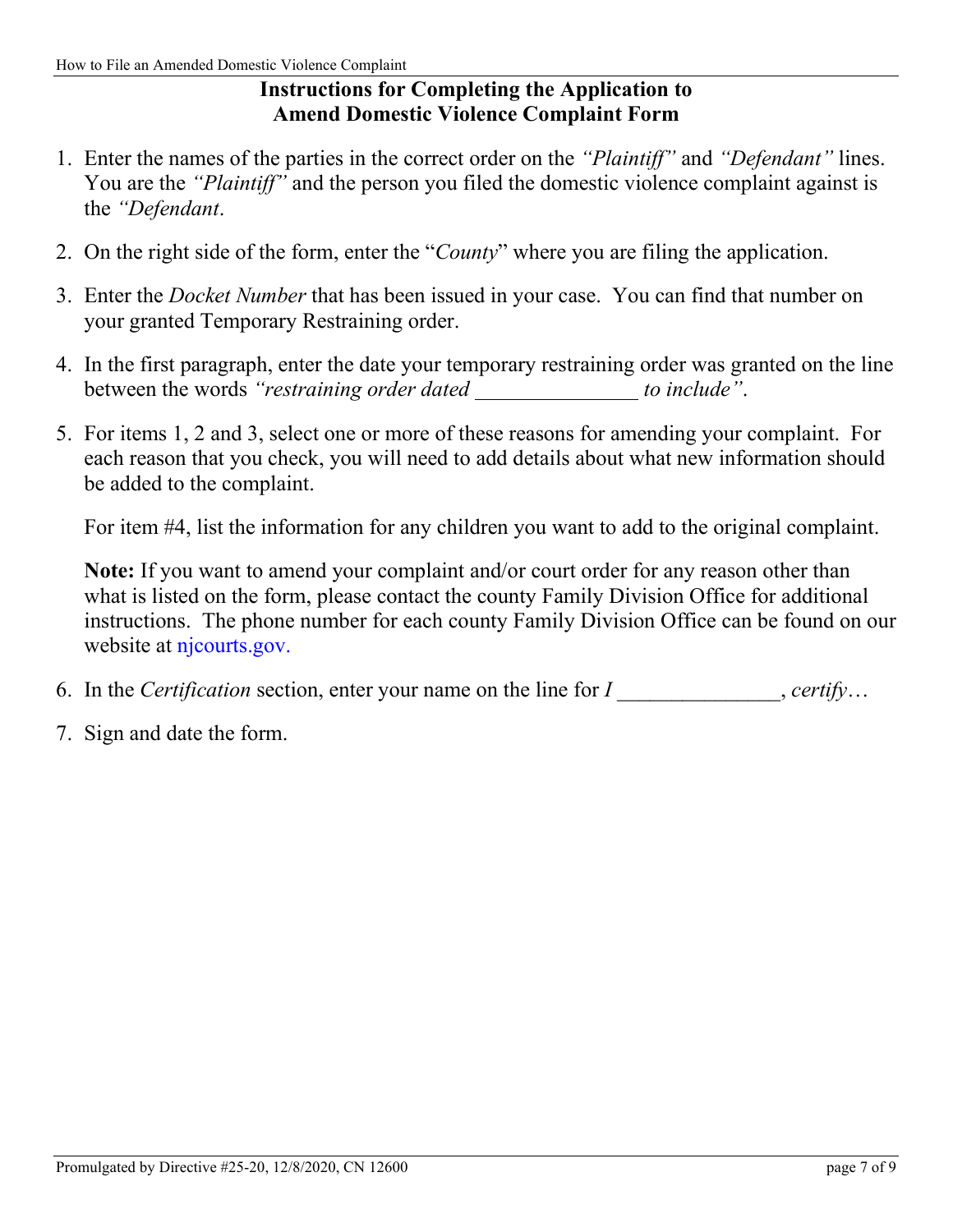| Save | Print | Clear |
|------|-------|-------|
|------|-------|-------|

|               |                                                                                                                                                                                                                                                                                                                                                                                                                   | Superior Court of New Jersey                                                                 |  |
|---------------|-------------------------------------------------------------------------------------------------------------------------------------------------------------------------------------------------------------------------------------------------------------------------------------------------------------------------------------------------------------------------------------------------------------------|----------------------------------------------------------------------------------------------|--|
|               | Plaintiff                                                                                                                                                                                                                                                                                                                                                                                                         | Chancery Division - Family Part                                                              |  |
| $\mathbf V$ . |                                                                                                                                                                                                                                                                                                                                                                                                                   | Docket Number: FV -                                                                          |  |
|               | Defendant                                                                                                                                                                                                                                                                                                                                                                                                         |                                                                                              |  |
|               |                                                                                                                                                                                                                                                                                                                                                                                                                   | <b>Application to Amend</b><br><b>Domestic Violence Complaint</b>                            |  |
|               | domestic violence restraining order dated _____________ to include the below:                                                                                                                                                                                                                                                                                                                                     | I am the plaintiff in the above matter, and I am requesting to only amend my complaint for a |  |
|               | $\Box$ 1. I would like to provide additional information about the act of domestic violence<br>described in the original complaint. That information is provided here.                                                                                                                                                                                                                                            |                                                                                              |  |
|               | $\Box$ 2. Since I obtained the restraining order, the defendant violated the restraining order and/or<br>committed additional acts of domestic violence. I have detailed what happened below.                                                                                                                                                                                                                     |                                                                                              |  |
|               | $\Box$ 3. In the past, the defendant committed the following additional act(s) of domestic violence<br>that was either reported or unreported to law enforcement and was not included in my<br>original complaint.                                                                                                                                                                                                |                                                                                              |  |
|               | a) Incident Date(s) $\frac{1}{\sqrt{1-\frac{1}{\sqrt{1-\frac{1}{\sqrt{1-\frac{1}{\sqrt{1-\frac{1}{\sqrt{1-\frac{1}{\sqrt{1-\frac{1}{\sqrt{1-\frac{1}{\sqrt{1-\frac{1}{\sqrt{1-\frac{1}{\sqrt{1-\frac{1}{\sqrt{1-\frac{1}{\sqrt{1-\frac{1}{\sqrt{1-\frac{1}{\sqrt{1-\frac{1}{\sqrt{1-\frac{1}{\sqrt{1-\frac{1}{\sqrt{1-\frac{1}{\sqrt{1-\frac{1}{\sqrt{1-\frac{1}{\sqrt{1-\frac{1}{\sqrt{1-\frac{1}{\sqrt{1-\frac$ | Reported $\Box$ Unreported                                                                   |  |
|               | Incident Description:                                                                                                                                                                                                                                                                                                                                                                                             |                                                                                              |  |
|               | b) Incident Date(s) $\frac{1}{\sqrt{1-\frac{1}{2}}\sqrt{1-\frac{1}{2}}\sqrt{1-\frac{1}{2}}\sqrt{1-\frac{1}{2}}}}$<br>Incident Description:                                                                                                                                                                                                                                                                        | $\Box$ Reported $\Box$ Unreported                                                            |  |
|               |                                                                                                                                                                                                                                                                                                                                                                                                                   |                                                                                              |  |